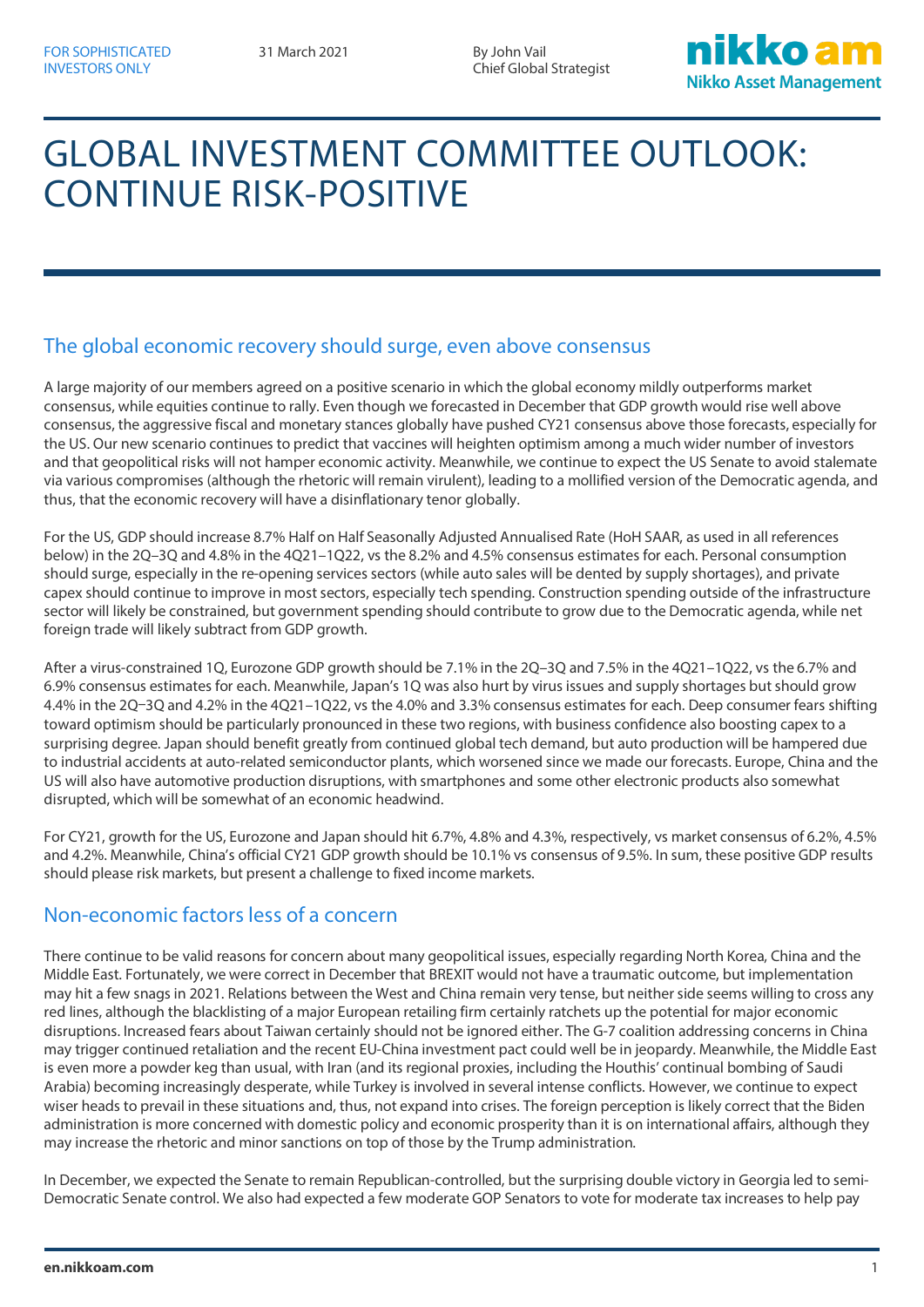

for increased federal stimulus, but this now looks unlikely and any bill passed would need the "reconciliation" method, which will likely constrain the size of the stimulus and require significant tax hikes. If the Democrats try to force through major reform of the filibuster rules, a stalemate has promised by the Republican Senate leader via the "unanimous consent" rules, so the Democrats will not likely attempt such reform fully. For non-budgetary items, Biden will be less constrained; indeed, he will need to satisfy his left-wing by extensively issuing executive decrees and regulatory mandates to achieve the Democratic agenda (although some of these will be blocked by federal judges). The net result of this political change, especially if it includes tax hikes, should make risk markets and business leaders wary in some US sectors, but such will likely boost the economy in some sectors, particularly in the new energy and technology fields.

## Central banks: mostly plateauing, shifting further to semi-formal YCC

We continue to think that central banks will maintain QE purchases and policy interest rates at current levels in 2021. We were incorrect, partly due to the Democratic Senate victory, that global bond markets would be calm. Instead, yields have risen, especially in the US. There is a significant chance if the bond market becomes unruly that the Fed will adopt Yield Curve Control (YCC), pegging 3-year maturities to about 0.3%-0.5%, hoping, like Japan's case, for a gradually increasing yield curve in the longer part of the curve. This may not be a formal policy, as the impression of free markets is sacrosanct in the US, but it is already implicitly accepted to a large degree by markets, while zero interest rates, coupled with forward guidance are also anchoring bond yields in a similar way. The ECB is also shifting to an informal YCC regime, with flexible QE purchases conducted to informally maintain the yield curve to its liking, and hopefully avoiding a forced massive injection of new funds to prevent surges in bond yields.

## Moderate yen depreciation and a flat euro; mildly increasing G-3 bond yields

Although strong economic growth will be a challenge, inflation data will likely remain (except the 2Q21 YoY figures compared to their low bases levels) tolerable for bond investors, as we expect that they will assume that inflation will not be persistent. Helping in this regard, we expect commodity prices to stop rising thanks to increased supplies and constraints in global auto production. Thus, we expect 10-year yields will likely rise moderately in 2021. As mentioned above, t**h**ey are somewhat pinned down by low central bank policy rates and continued QE, if not by increasingly explicit YCC. For US 10-year Treasuries, our target for end-September is 1.80%, while those for 10-year Bunds and 10-year JGBs are -0.25% and 0.15%, respectively, with December 2021 at 1.85%, -0.20% and 0.15%. Regarding forex, we expect the yen to weaken a bit and the euro to flatten, at 112 and 1.17 , respectively, at end-September and 113 and 1.16 at end-December. This aligns to the general trend of the euro appreciating vs the yen when global risk is favourable, but also reflects increased market confidence in European cohesion and its massive trade surplus in goods and services.

This all implies that the FTSE WGBI (index of global bonds) should produce a -2.4% unannualised return from our base date of March 24th through September in USD terms, and -3.3% through 2021. Thus, we continue our unenthusiastic stance on global bonds for USD-based investors. For yen-based investors, this index in yen terms should return 0.6% for both those periods, entirely due to helpful forex movements, with JGBs returning -0.6% for both periods, so the case for preferring offshore bonds continues to look very strong in 2021.

Oil prices have risen much more than we forecasted, likely due to increased US fiscal stimulus, the winter disaster in the heart of the US oil patch, and continued OPEC discipline. However, we believe the prospects of a large increase in "OPEC+" oil supply (including illicit Iranian exports), coupled with the acceleration away from oil toward alternative energy sources should calm oil prices. Our Brent forecasts are \$64 at end-September and end-December, which contribute to our forecast of the US CPI of 3.3% YoY in September (high due to the low base-effect) and 2.6% next March, with Core CPI at 2.4% at both points. Notably, inflation in home prices outside of certain US city centres will likely continue, but the housing rent components in CPI indices are skewed to troubled major city-centres, and when coupled with some rent default effects, will likely remain low, thus keeping headline and core CPI measures under control. Medical CPI inflation seems to be structurally decelerating as well. Similar moderate increases in CPIs in Europe and Japan should also occur, in our view; thus, at least regarding the CPI, the global recovery will be dis-inflationary, while showing progress toward central banks' targets.

#### Global equities should be very strong, especially Asia Pac

Our positive stance on global markets in our December meeting was correct, as they performed nearly exactly in line with such, at least through March, although the regional variation was much less than we expected. While the *circum* 5% total returns in USD terms (and much higher in yen terms) do not appear large, when annualised they are very high. We continue to expect strong equity performance in 2021 globally. Moderately higher taxes ahead for the wealthy, and perhaps for all equity investors too, in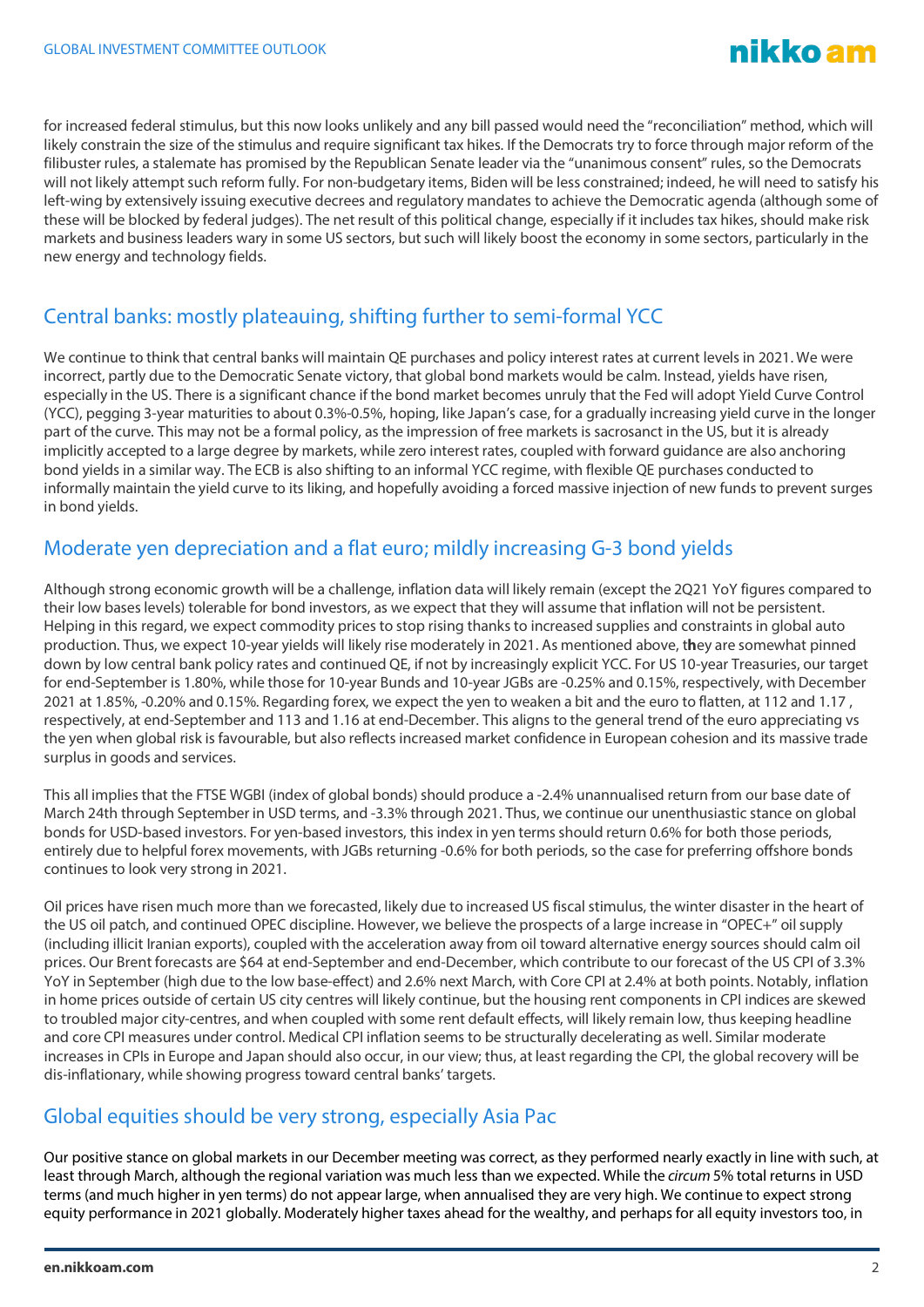the US will hurt investment sentiment, but increased US fiscal spending and the global vaccine-driven economic recovery should more than offset such. The lack of geopolitical events that hurt market sentiment should also support prices. Moreover, a major positive factor should be 1Q earnings and their impact on 2021 expectations. The last three quarters' US earnings seasons were astonishing, with many companies beating consensus "by a mile". The CY21 SPX EPS estimate has already risen about 6% since our December meeting and if, as we expect, 1Q EPS forecasts sharply exceed consensus, analysts will have little choice but to be much more enthusiastic in their 2021 forecasts. Thus, although PE ratios look high, the upside to CY21 earnings estimates will likely make valuations much less expensive. We continue to cite the mantra: "the ability of US corporations to beat profit expectations, especially on an adjusted basis, is very impressive and should not be doubted going forward, even under difficult circumstances".

Japan and Europe also greatly exceeded earnings expectations in the 4Q after a strong showing in the 3Q. Japanese analysts tend to be quite conservative and corporate managements, upon which sell-side analysts highly rely, can get in legal trouble if they guide earnings too optimistically. However, as we thought, Japan, more than any major country, saw CY21 earnings expectations rise the most after 4Q earnings, with TOPIX rising by nearly 16% since our December meeting. Furthermore, as the March quarter completes most companies' fiscal year, analysts will likely be even more confident in raising CY21 EPS estimates except in a few supply-chain-burdened sectors. Widespread analyst scepticism was also greatly alleviated in Europe despite the region's troubles (although its exports have been booming), with CY21 EPS revised up by 7% since our December meeting, and the strong vaccineled economic recovery should continue to boost confidence among analysts and managements about future profits.

**In sum, we retain an enthusiastic view on global equities.** Aggregating our national forecasts from our base date, we forecast that the MSCI World Total Return Index in USD terms will rise 8.3% through September and 11.7% through the rest of 2021 (11.6% and 16.2% in yen terms). **We expect quite similarly positive returns** (in both USD and yen terms) **in each region, but with Developed Asia Pacific Ex Japan having the highest.**

**In the US,** the SPX's PER on its CY21 EPS estimate is now about 22, which remains, by historical standards, very high. However, there are clear reasons for such. Even if they rise moderately, fixed income yields are low (and long bonds total returns will likely be negative), buybacks are rebounding sharply (with banks now allowed to accelerate such) and earnings growth looks to exceed the already strong consensus view. Although there are valid concerns about valuations about "stay-at home" plays once vaccines are widespread, at least regarding work from home, the need for tech equipment and software for such should be long-lasting. The wild valuations among some small speculative stocks is mostly a sideshow, but there are a few major growth stocks whose valuations and earnings outlooks require scrutiny. Indeed, it has been "the wild west" in some parts of the market and financial regulators are increasingly intervening against such; not harshly yet, but such could become much more so. Also, government intervention, especially on anti-trust concerns, among major tech stocks is likely to be a moderate headwind. In sum, we expect the SPX to rise to 4,194 (8.0% total unannualised return from our base date) at end-September and 4,331 at end-2021 (11.9% return), with yen-based returns being 11.3% and 16.3%, respectively.

**Like we expected, European equities reversed their long-term trend of underperforming the US, but only performed approximately in line with such in USD terms**. Europeans' confidence in their intermediate-term economic future should improve strongly, while the global economy surpassing consensus should also improve investor, business and consumer sentiment. The PER at 15.5 times CY21 EPS is not low compared to its history, but as mentioned above, we expect EPS to be revised upward. The high market dividend yield, especially now that most dividend cuts seem finished and hikes will likely be allowed for banks, should also continue to attract domestic and global investors. Thus, we expect the Euro Stoxx index will rise to 460 at end-September and FTSE to 7,300, which translates to returns of 8.2% (unannualised from our base date) for MSCI Europe through then in USD terms (11.5% in yen terms). We project even better returns through December, at 12.0% (16.5% in yen terms). As for a "known unknown," it will be interesting to see how the markets react to the developing outlook for German political leadership this autumn, which could shift significantly to the Left.

**Japanese equities have performed very well, basically in line with USD-based global returns, in a firm upward trend since our mid December meeting date**. Their yen-based returns have been very good, though year to date in USD terms, as the yen weakened, they have underperformed MSCI World ex-Japan a bit. Japan is benefitting from the global tech cycle, in which Japan holds many leadership positions, especially in the booming sector of semiconductor producing machinery. Japan has low political risk and structural reform is continuing with digitalization and other structural reforms. Valuations now are a bit high compared with history, with TOPIX high at 16.8 times CY21 EPS consensus earnings, but earnings estimates will likely be marked up. One item that will likely constrain the market in the short term is component shortages affect auto and some tech production.

Notably, the market's dividend yield is highly attractive, even by global standards. **We expect domestic investors, once the virus fear is overcome, to return to the equity market in large fashion, based upon dividend income**. **Indeed, the accentuation of the equity culture here should be driven by the realization that the 1987–2012 period does not provide**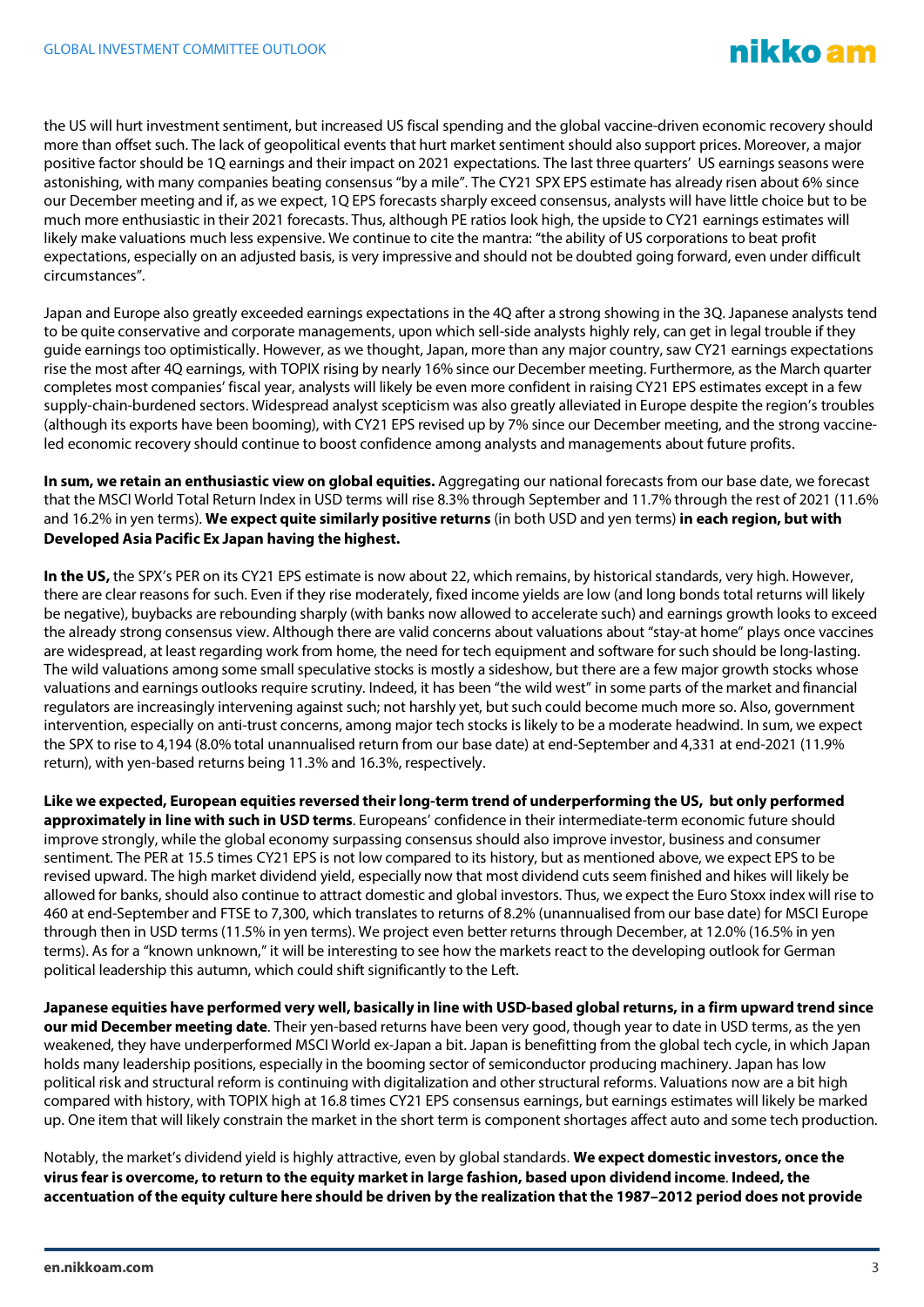

**the proper example for Japan's intermediate-term future, now the country has greatly reformed.** As for sectors, continued improvements in the global semiconductor and smartphone cycles and rapidly improving global demand for capex goods should boost earnings and, thus, incentivise investors, to return to Japanese equities, as it did for Warren Buffett. The auto sector's fortunes are more worrisome in the short run, as shortages have been reported to be even worse than what we knew at the time of our forecasts, but the sector outlook remains positive in the intermediate term given its technological proficiency. Meanwhile, the Olympics and Paralympics will likely proceed well and hopefully Japan will be globally lauded for hosting it during troubled times, both of which would aid Japan's political stability leading into the autumn elections. Overall, we expect TOPIX to rise substantially to 2,180 at end-September and 2,140 at year-end, for **total unannualised returns of 9.1% in USD terms (12.4% in yen terms) and 6.7% (10.9% in yen terms)**, respectively, from our base date through those periods. Meanwhile, the Nikkei should hit 32,000 and 31,500, respectively. Our Japan experts are much more cautious on 4Q returns than our other regional experts, partly due to investor fear of global tax increases (including on Japanese multinationals), but the **returns are still obviously attractive for domestic and global investors.**

**Developed Pacific-ex Japan MSCI:** the improvement in the global economy, and in particular, China's economy, which should grow over 10% off its low 2020 base, should clearly help this region. Although the Biden Administration is maintaining Trump's tough actions on China, it will likely retain current trade relations and accept the multipolar global construct. However, China's recent party-led boycott of Western firms that have expressed human rights concerns ratchets up the trade pressure, as do other tensions with global democracies, including relations with Taiwan. Australia's relations with China are not worsening now from their very poor level, but the country is benefitting from strong global demand for commodities. Hong Kong is managing to stay fairly stable despite all the challenges and residential property prices are rising. Clearly, vaccines and increased global tourism (and in the case of Australia, educational enrolment) will help these two economies tremendously. In sum, we are positive on both the Hong Kong and Australian markets, with the Hang Seng at 32,085 and 33,480 at end-September and year-end, respectively, and the ASX at 7083 and 7,366. Thus, we expect the region's MSCI index in USD terms to rise 11.2% through September and 17.4% through year-end (14.6% and 22.0% in yen terms), so this region should clearly still be overweighted.

#### Investment strategy concluding view

Global economic growth will mildly surpass consensus, in our view, thanks to vaccinations, continued monetary and fiscal stimulus, improving global geopolitical conditions, low interest rates, and moderate inflation. This, via increased corporate profits, should allow equity markets to perform very well through 2021, with impressive returns in each region, while we expect continued losses for global fixed income in USD terms. There remains, of course, a significant chance of alternate scenarios, for which we have mapped out and provided investment and economic targets, and institutional investors are welcome to contact us for such.